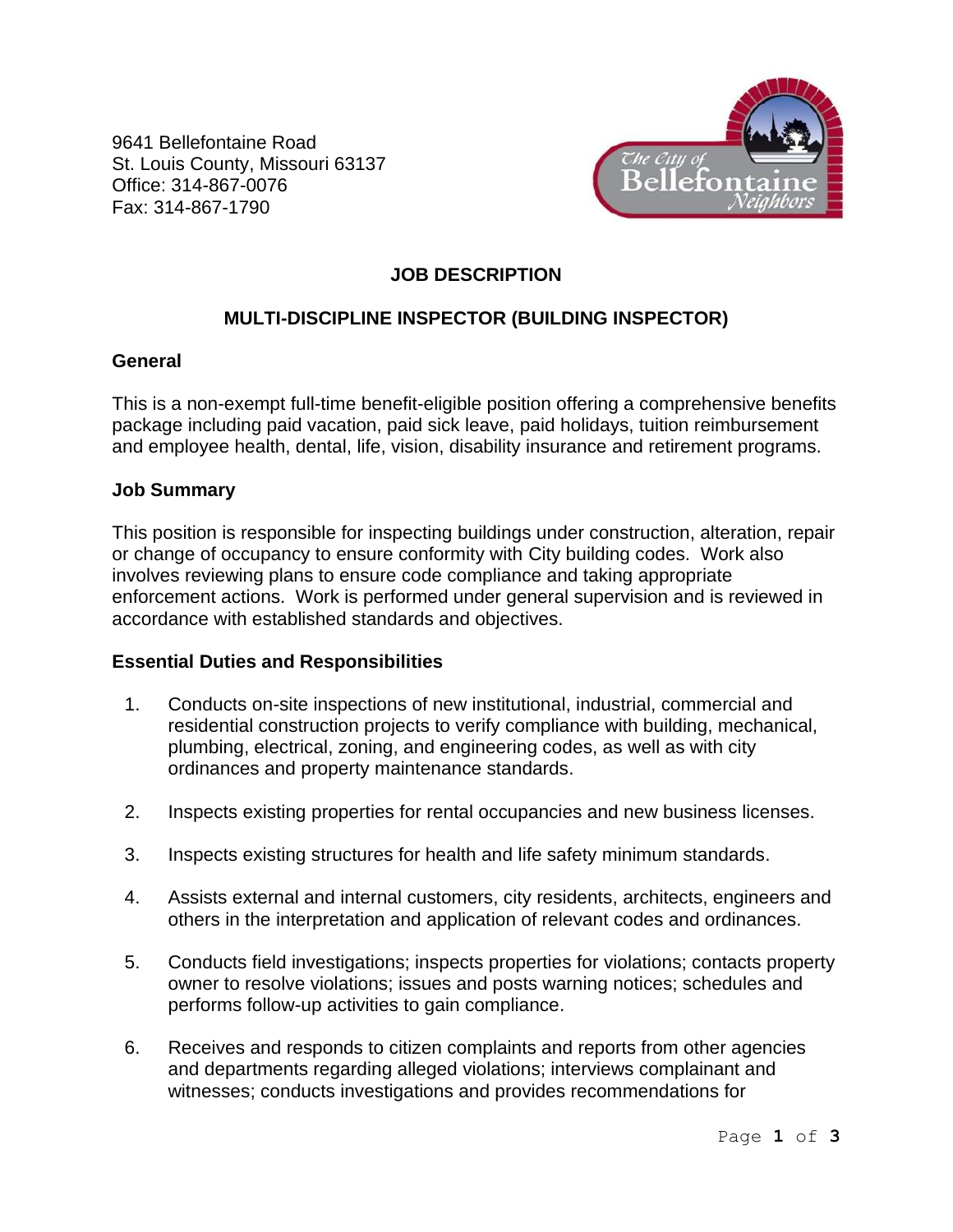resolutions.

- 7. Provides proactive code enforcement by patrolling assigned areas to identify and evaluate ordinance violations.
- 8. Plan, coordinate, and conduct fire prevention inspections and review and approve fire alarm and fire protection systems.
- 9. Occasional attendance required at Municipal Court, Mayor and Board of Aldermen meetings, and Community meetings.
- 10. Performs related duties as assigned.

### **Guidelines**

Guidelines include the International Code Council Building Codes, the National Electric Code, ADA guidelines, and City ordinances and zoning regulations. These guidelines require judgement, selection and interpretation in application.

### **Complexity and Scope of Work**

- 1. The work consists of varied inspection and code enforcement duties. Strict regulations and strict deadlines contribute to the complexity of the position.
- 2. The purpose of this position is to complete inspections to ensure compliance with relevant codes and ordinances. Success in this position contributes to the provision of a safe and healthy environment for the general public.

### **Qualifications**

To perform this job satisfactorily, an individual must be able to perform each essential duty satisfactorily. The requirements listed below are representative of the knowledge, skill and/or ability required. Reasonable accommodations may be made to enable individuals with disabilities to perform the essential functions.

### **Minimum Qualifications**

- 1. Graduation from a general or technical high school.
- 2. Knowledge of relevant building, mechanical, plumbing, residential, fuel gas, electric, and energy conservation codes.
- 3. Knowledge of building construction practices and terminology and building inspection work.
- 4. Knowledge of relevant zoning, nuisance abatement, property maintenance, building, and health and safety codes.